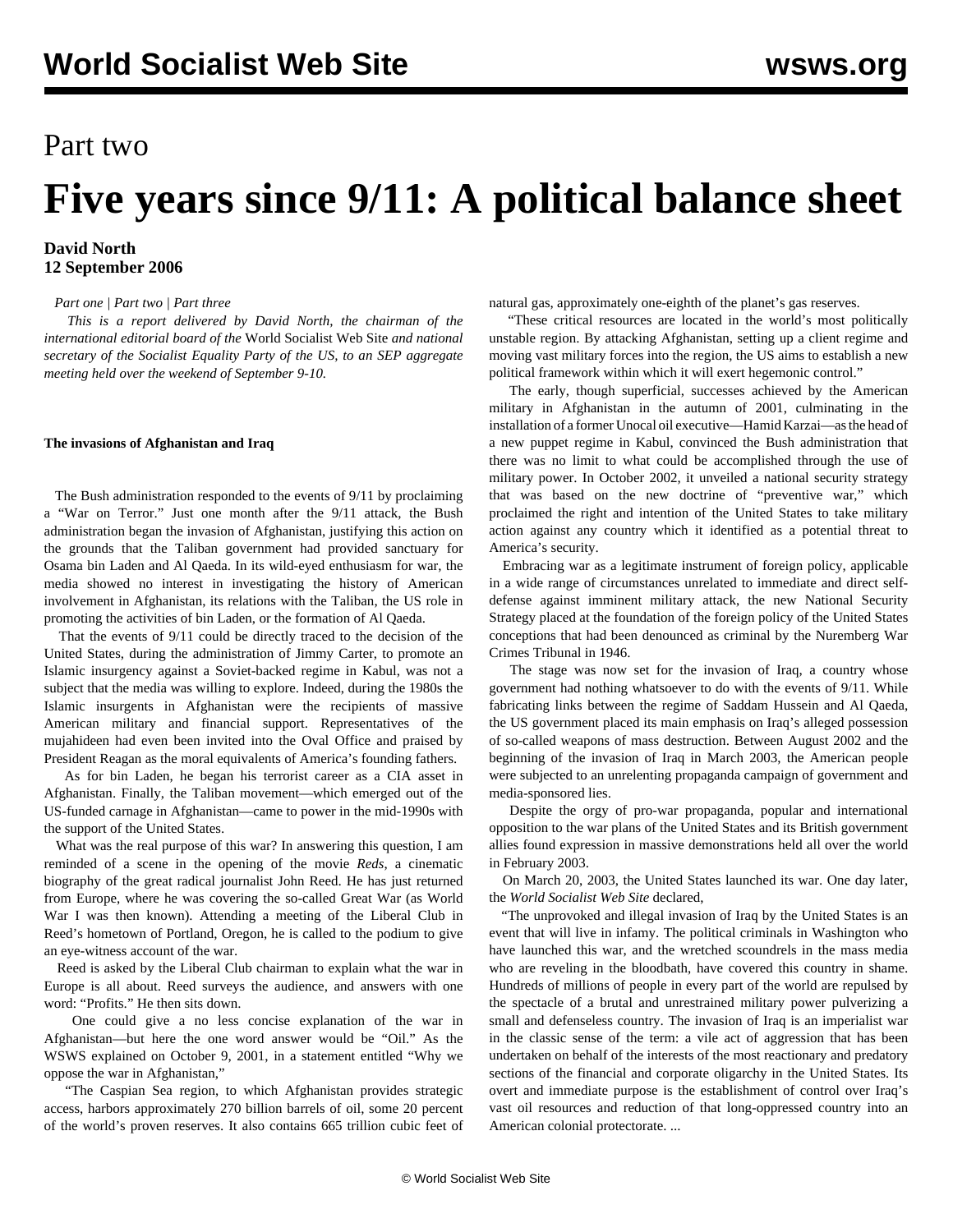"The war itself represents a devastating failure of American democracy. A small cabal of political conspirators—working with a hidden agenda and having come to power on the basis of fraud—has taken the American people into a war that they neither understand nor want. But there exists absolutely no established political mechanism through which the opposition to the policies of the Bush administration—to the war, the attacks on democratic rights, the destruction of social services, the relentless assault on the living standards of the working class—can find expression. The Democratic Party—the stinking corpse of bourgeois liberalism—is deeply discredited. Masses of working people find themselves utterly disenfranchised."

In conclusion, the WSWS stated,

 "The twentieth century was not lived in vain. Its triumphs and tragedies have bequeathed to the working class invaluable political lessons, among which the most important is the understanding of the significance and implications of imperialist war. It is, above all, the manifestation of national and international contradictions than can find no solution within 'normal' channels. Whatever the outcome of the initial stages of the conflict that has begun, American imperialism has a rendezvous with disaster. It cannot conquer the world. It cannot re-impose colonial shackles upon the masses of the Middle East. It will not find through the medium of war a viable solution to its internal maladies. Rather, the unforeseen difficulties and mounting resistance engendered by war will intensify all of the internal contradictions of American society."

 The bourgeoisie and its apologists proclaim incessantly that Marxism has failed. The refutation of these claims requires only that one compare the analysis of contemporary events made by the *World Socialist Web Site*, on the basis of the Marxist method, to those offered by the leaders of world imperialism. On May 1, 2003, President Bush proclaimed aboard a US aircraft carrier that the American mission in Iraq had been accomplished. In reality, the disaster predicted by the WSWS was only just beginning.

#### **Five years of the "War on Terror"**

 Three years after the invasion of Iraq, the so-called "War on Terror" proclaimed by the Bush administration is in utter disarray. The Iraq campaign—the centerpiece of the global war proclaimed by Bush in the aftermath of 9/11—has been a military and political failure. An invasion that began under the title "Shock and Awe" has proved "shocking" only in the degree of incompetence and stupidity that has characterized the management of the entire wretched exercise. And judging by the scale of the insurgency, the Bush administration grossly overestimated the ability of the American military to awe and intimidate the masses of Iraq.

 The hegemonic project launched by the Bush administration has suffered a major setback in Iraq. Outside the immediate precincts of the Bush White House, the Iraq invasion and occupation is assessed almost universally as an operational and strategic disaster. The prevailing view of the American intervention in Iraq is summed up in the title of a new book on the war: *Fiasco*.

 More than 2,600 American soldiers have lost their lives in Iraq. The number of Iraqis that have been killed as a result of the violence unleashed by the US invasion is in the area of 100,000. Despite the brutal pacification campaigns undertaken by the American military, all objective indices indicate that the strength of the insurgency continues to grow.

 Aside from the horrible toll in human lives—more than 1,000 Iraqis are being killed every month in Baghdad alone—the economic impact of the invasion and the resistance it provoked has been devastating. The Bush administration's expectation that the unimpeded flow of Iraqi oil would finance the cost of the war failed, like so many other calculations of the US government, to survive contact with reality. Since the invasion of Iraq, insurgents have carried out as many as 700 attacks on oil facilities. According to a study produced by military analyst Anthony Cordesman of the Center for Strategic and International Studies,

 "Oil production dropped by 8 percent in 2005, and pipeline shipments through the Iraqi northern pipeline to Ceyhan in Turkey dropped from 800,000 barrels per day before the war to an average of 40,000 barrels per day in 2005. In July 2005, Iraqi officials estimated that insurgent attacks had already cost Iraq some \$11 billion. They had kept Iraqi oil production from approaching the 3 million barrel a day goal in 2005 that the Coalition had set after the fall of Saddam Hussein, and production had dropped from pre-war levels of around 2.5 million barrels a day to an average of 1.83 million barrels a day in 2005, and a level of only 1.57 million barrels a day in December 2005. These successes have a major impact in a country where 94 percent of the government's direct income now comes from oil exports" [*Iraq's Evolving Insurgency and the Risk of Civil War*, p. viii].

 The conduct of the war has exposed the almost unfathomable stupidity and incompetence of not only the president but also of all the key personnel in his administration. The assessment made by Cordesman of the pre-invasion planning and subsequent conduct of the war is a shattering indictment of the entire administration. His report, issued on June 22, 2006, states,

 "Much has been made of the intelligence failures in assessing Iraqi weapons of mass destruction. These failures pale to insignificance, however, in comparison with the failure of US policy and military planners to accurately assess the overall situation in Iraq before engaging in war, and the risk of insurgency if the US did not carry out an effective mix of nation building and stability operations. This failure cannot be made the responsibility of the intelligence community. It was the responsibility of the President, the Vice President, the National Security Adviser, the Secretary of State, the Secretary of Defense, and the Chairman of the Joint Chiefs.

 "All had the responsibility to bring together policymakers, military planners, intelligence experts, and area experts to provide as accurate a picture of Iraq and the consequences of an invasion as possible. Each failed to exercise that responsibility. The nation's leading policymakers chose to act on a limited and highly ideological view of Iraq that planned for one extremely optimistic definition of success, but not for risk or failure.

 "There was no real planning for stability operations. Key policymakers did not want to engage in nation building and chose to believe that removing Saddam Hussein from power would leave the Iraqi government functioning and intact. Plans were made on the basis that significant elements of the Iraqi armed forces would turn to the Coalitions' side, remain passive, or put up only token resistance.

 "No real effort was made to ensure continuity of government or stability and security in Iraq's major cities and throughout the countryside. Decades of serious sectarian and ethnic tension were downplayed or ignored. Actions by Saddam Hussein's regime that had crippled Iraq's economic development since the early years of the Iran-Iraq War—at a time when Iraq had only 17-18 million people—were ignored. Iraq was assumed to be an oil wealthy country whose economy could quickly recover if the oil fields were not burned, and transform itself into a modern capitalist structure in the process" [*Iraq's Evolving Insurgency and the Risk of Civil War,* p. xv-xvi].

 Cordesman is, in so many words, accusing the leading personnel in the American state—President Bush, Vice President Cheney, Secretary of State Colin Powell (who held that post at the time of the invasion), former National Security Adviser (and now Secretary of State) Condoleezza Rice, Defense Secretary Donald Rumsfeld and Joint Chiefs Chairman Richard Meyers (who held that post when the invasion began)—of dereliction of